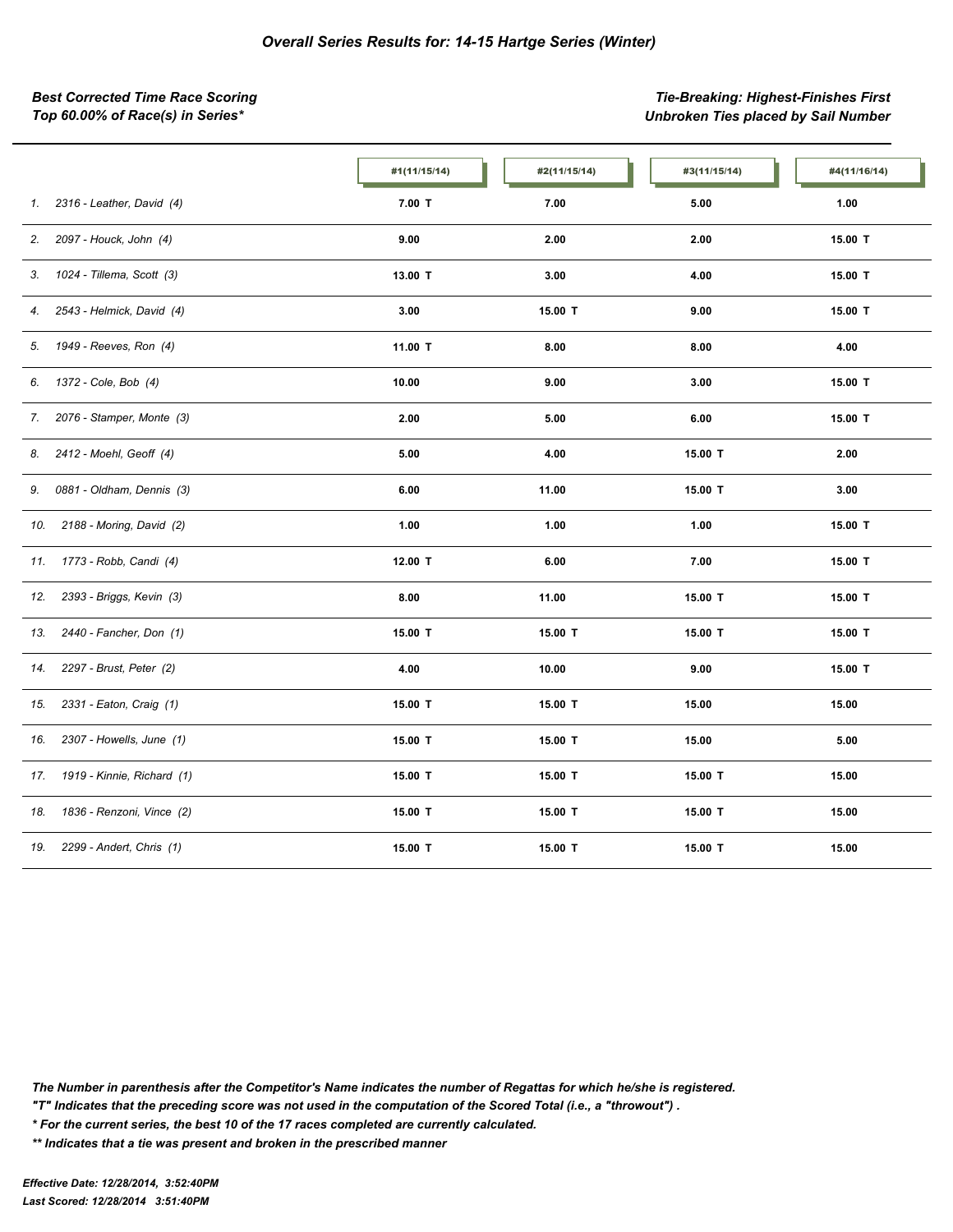|     |                              | #5(11/16/14) | #6(11/22/14) | #7(11/22/14) | #8(11/22/14) |
|-----|------------------------------|--------------|--------------|--------------|--------------|
|     | 1. 2316 - Leather, David (4) | 1.00         | 12.00 T      | 12.00 T      | 12.00 T      |
|     | 2. 2097 - Houck, John (4)    | 15.00 T      | 5.00         | 5.00         | 4.00         |
|     | 3. 1024 - Tillema, Scott (3) | 15.00 T      | 2.00         | 1.00         | 3.00         |
| 4.  | 2543 - Helmick, David (4)    | 15.00 T      | 1.00         | 2.00         | 2.00         |
|     | 5. 1949 - Reeves, Ron (4)    | 4.00         | 4.00         | 3.00         | 5.00         |
|     | 6. 1372 - Cole, Bob (4)      | 15.00 T      | 12.00 T      | 12.00 T      | 12.00        |
|     | 7. 2076 - Stamper, Monte (3) | 15.00 T      | 6.00         | 6.00         | 6.00         |
| 8.  | 2412 - Moehl, Geoff (4)      | 3.00         | 12.00 T      | 12.00 T      | 12.00 T      |
| 9.  | 0881 - Oldham, Dennis (3)    | 2.00         | 3.00         | 3.00         | 3.00         |
| 10. | 2188 - Moring, David (2)     | 15.00 T      | 3.00         | 4.00         | 1.00         |
|     | 11. 1773 - Robb, Candi (4)   | 15.00 T      | 3.00         | 3.00         | 3.00         |
|     | 12. 2393 - Briggs, Kevin (3) | 15.00 T      | 12.00 T      | 12.00 T      | 12.00        |
| 13. | 2440 - Fancher, Don (1)      | 15.00 T      | 12.00        | 12.00        | 12.00        |
|     | 14. 2297 - Brust, Peter (2)  | 15.00 T      | 12.00        | 12.00        | 12.00        |
| 15. | 2331 - Eaton, Craig (1)      | 15.00        | 12.00        | 12.00        | 12.00        |
|     | 16. 2307 - Howells, June (1) | 5.00         | 12.00        | 12.00        | 12.00        |
| 17. | 1919 - Kinnie, Richard (1)   | 15.00        | 12.00        | 12.00        | 12.00        |
| 18. | 1836 - Renzoni, Vince (2)    | 15.00        | 12.00        | 12.00        | 12.00        |
| 19. | 2299 - Andert, Chris (1)     | 15.00        | 12.00        | 12.00        | 12.00        |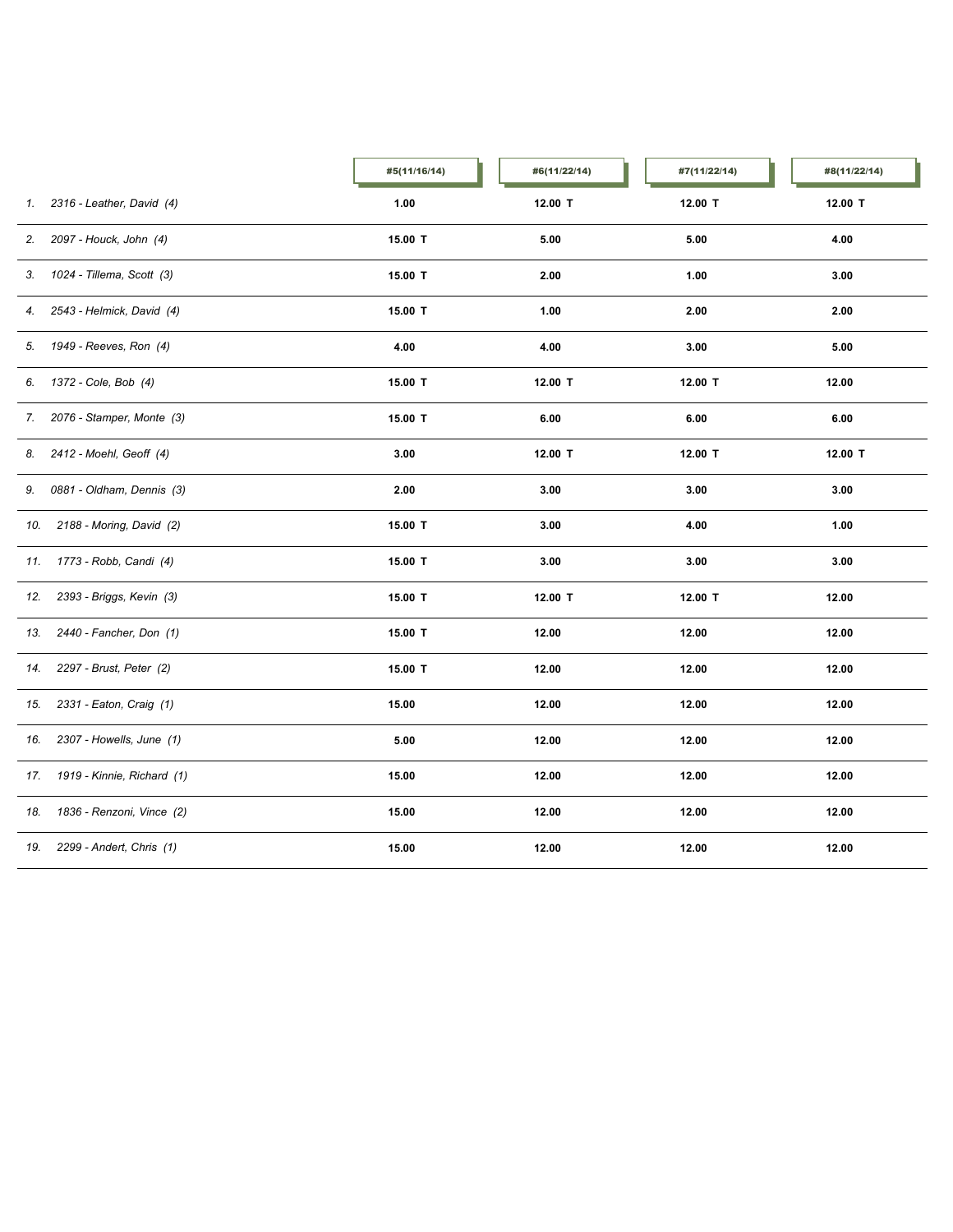|     |                              | #9(11/23/14) | #10(11/23/14) | #11(11/23/14) | #12(12/06/14) |
|-----|------------------------------|--------------|---------------|---------------|---------------|
|     | 1. 2316 - Leather, David (4) | 2.00         | 2.00          | 3.00          | 16.00 T       |
| 2.  | 2097 - Houck, John (4)       | 12.00 T      | 12.00 T       | 12.00 T       | 2.00          |
|     | 3. 1024 - Tillema, Scott (3) | 12.00 T      | 12.00         | 12.00         | 1.00          |
| 4.  | 2543 - Helmick, David (4)    | 12.00 T      | 12.00         | 12.00         | 16.00 T       |
|     | 5. 1949 - Reeves, Ron (4)    | 12.00 T      | 12.00 T       | 12.00 T       | 4.00          |
|     | 6. 1372 - Cole, Bob (4)      | 1.00         | 1.00          | 2.00          | 16.00 T       |
| 7.  | 2076 - Stamper, Monte (3)    | 12.00 T      | 12.00         | 12.00         | 16.00 T       |
| 8.  | 2412 - Moehl, Geoff (4)      | 12.00        | 12.00         | 1.00          | 6.00          |
| 9.  | 0881 - Oldham, Dennis (3)    | 12.00        | 12.00         | 12.00         | 16.00 T       |
| 10. | 2188 - Moring, David (2)     | 12.00        | 12.00         | 12.00         | 16.00 T       |
|     | 11. 1773 - Robb, Candi (4)   | 12.00        | 12.00         | 12.00         | 16.00 T       |
| 12. | 2393 - Briggs, Kevin (3)     | 12.00        | 12.00         | 12.00         | 3.00          |
| 13. | 2440 - Fancher, Don (1)      | 12.00        | 12.00         | 12.00         | 16.00 T       |
| 14. | 2297 - Brust, Peter (2)      | 12.00        | 12.00         | 12.00         | 16.00 T       |
| 15. | 2331 - Eaton, Craig (1)      | 12.00        | 12.00         | 12.00         | 16.00 T       |
|     | 16. 2307 - Howells, June (1) | 12.00        | 12.00         | 12.00         | 16.00 T       |
| 17. | 1919 - Kinnie, Richard (1)   | 12.00        | 12.00         | 12.00         | 5.00          |
| 18. | 1836 - Renzoni, Vince (2)    | 12.00        | 12.00         | 12.00         | 16.00 T       |
| 19. | 2299 - Andert, Chris (1)     | 12.00        | 12.00         | 12.00         | 16.00 T       |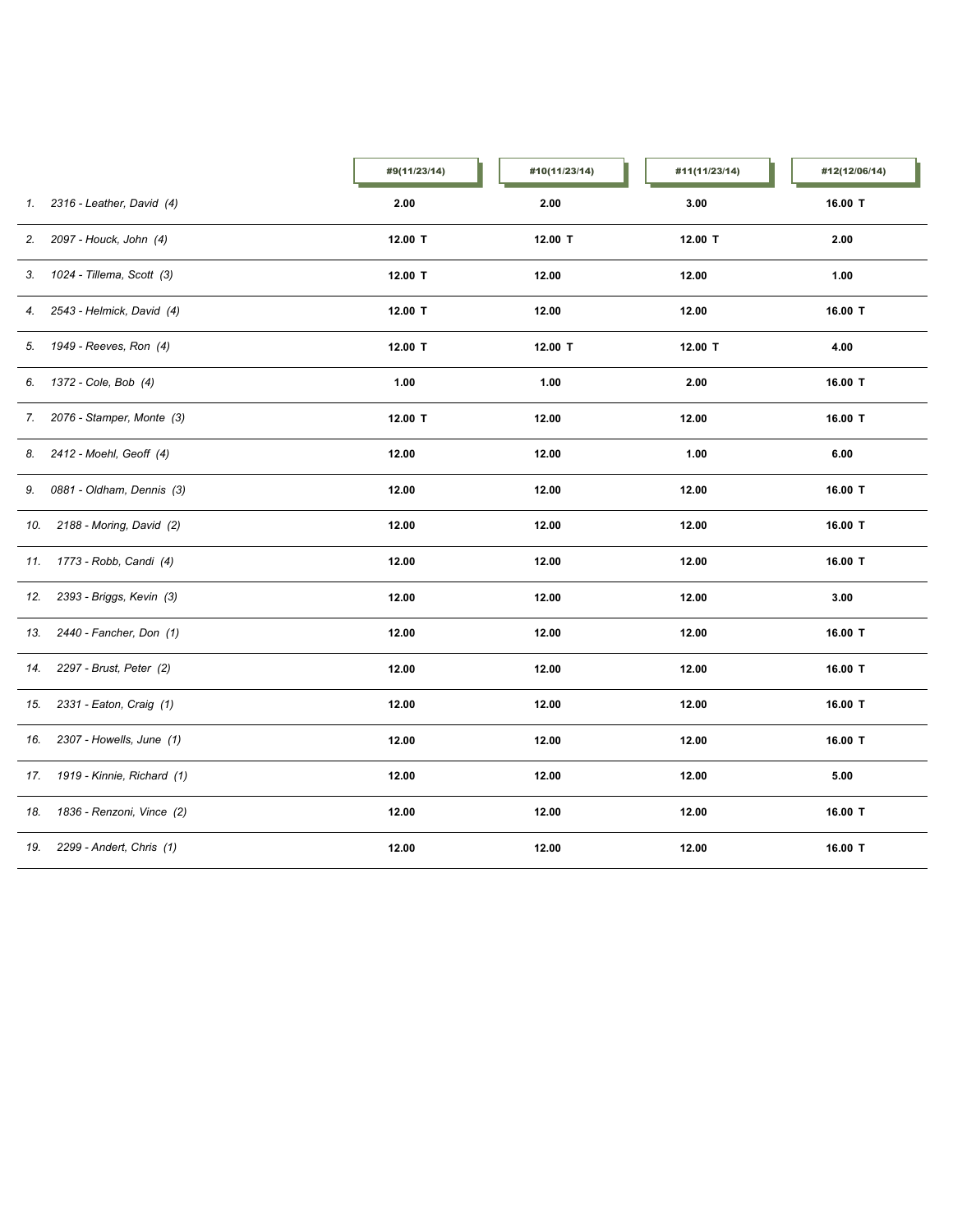|     |                              | #13(12/07/14) | #14(12/07/14) | #15(12/07/14) | #16(12/20/14) |  |
|-----|------------------------------|---------------|---------------|---------------|---------------|--|
|     | 1. 2316 - Leather, David (4) | 2.00          | 6.00          | $8.00$ T      | 1.00          |  |
| 2.  | 2097 - Houck, John (4)       | 10.00         | 3.00          | 3.00          | 12.00 T       |  |
|     | 3. 1024 - Tillema, Scott (3) | 5.00          | 4.00          | 2.00          | 12.00 T       |  |
| 4.  | 2543 - Helmick, David (4)    | 4.00          | 5.00          | 1.00          | 12.00 T       |  |
|     | 5. 1949 - Reeves, Ron (4)    | 12.00 T       | 10.00 T       | 7.00          | 5.00          |  |
|     | 6. 1372 - Cole, Bob (4)      | 9.00          | 7.00          | 5.00          | 12.00 T       |  |
| 7.  | 2076 - Stamper, Monte (3)    | 3.00          | 1.00          | 9.00          | 12.00 T       |  |
| 8.  | 2412 - Moehl, Geoff (4)      | 14.00 T       | 11.00         | 10.00         | 3.00          |  |
| 9.  | 0881 - Oldham, Dennis (3)    | 16.00 T       | 16.00 T       | 16.00 T       | 3.00          |  |
| 10. | 2188 - Moring, David (2)     | 16.00 T       | 16.00 T       | 16.00 T       | 12.00         |  |
|     | 11. 1773 - Robb, Candi (4)   | 6.00          | 8.00          | 16.00 T       | 4.00          |  |
| 12. | 2393 - Briggs, Kevin (3)     | 7.00          | 9.00          | 6.00          | 6.00          |  |
| 13. | 2440 - Fancher, Don (1)      | 1.00          | 2.00          | 4.00          | 12.00         |  |
| 14. | 2297 - Brust, Peter (2)      | 8.00          | 11.00         | 16.00 T       | 12.00 T       |  |
| 15. | 2331 - Eaton, Craig (1)      | 16.00 T       | 16.00 T       | 16.00 T       | 2.00          |  |
| 16. | 2307 - Howells, June (1)     | 16.00 T       | 16.00 T       | 16.00 T       | 12.00         |  |
| 17. | 1919 - Kinnie, Richard (1)   | 16.00 T       | 16.00 T       | 16.00 T       | 12.00         |  |
| 18. | 1836 - Renzoni, Vince (2)    | 13.00         | 16.00 T       | 16.00 T       | 7.00          |  |
| 19. | 2299 - Andert, Chris (1)     | 11.00         | 16.00 T       | 16.00 T       | 12.00         |  |